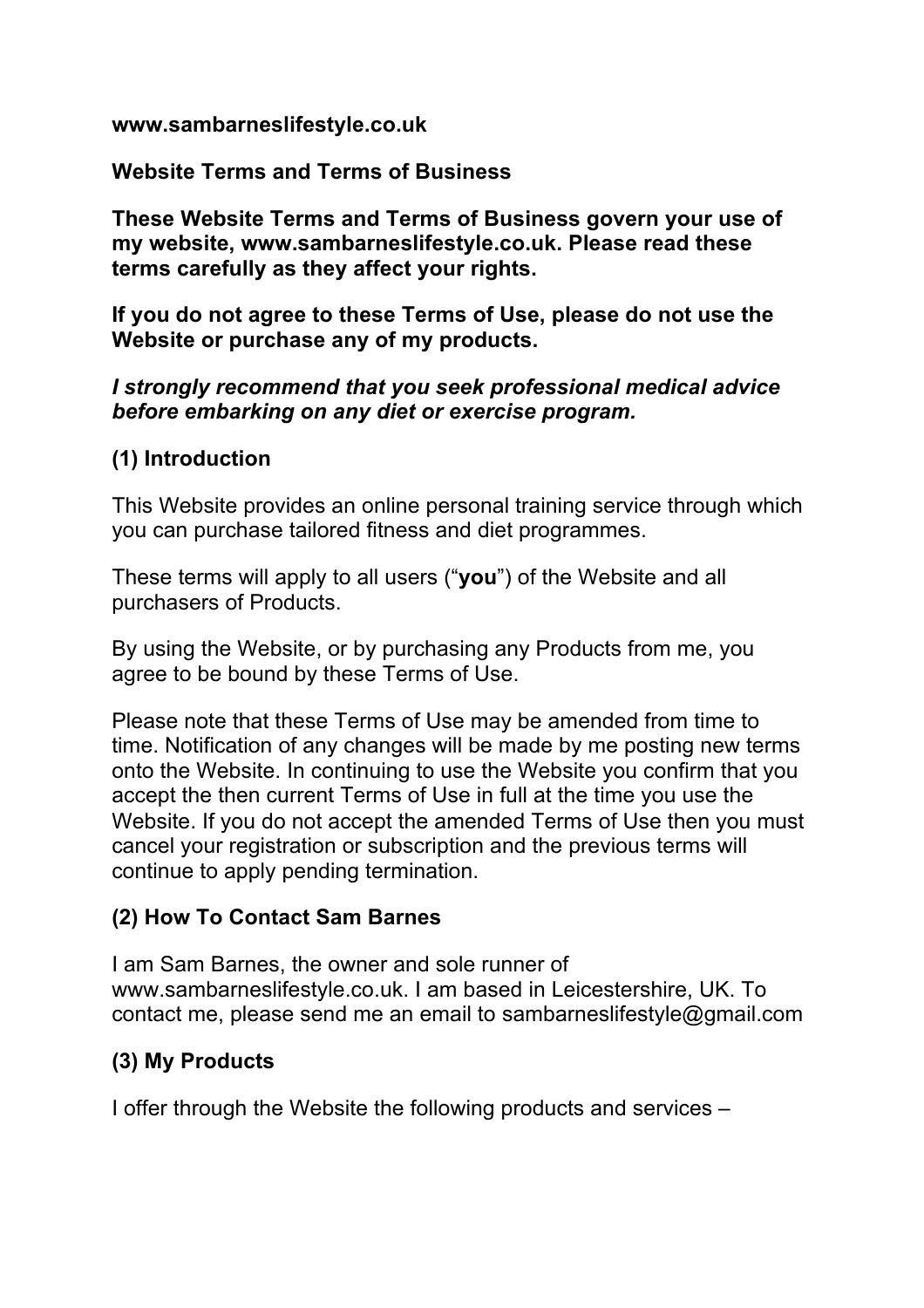- Online coaching
- Nutritional Guidance
- Tailored and Pre-made Training Programmes
- Training plans

#### **(4) Fees**

You can view and access the Website free of charge, however in order to purchase any of my Products you must pay the required fee.

The fees payable in respect of the products and services will be clearly displayed on the Website.

#### **(5) Registration**

When you register as a member I will ask that you provide certain personal information including but not limited to your name and email address. Any personal information you provide to me will be handled in accordance with my Privacy and Data Protection Policy which can be seen further down.

On registration you will be asked to create a password. You must keep this password confidential and must not disclose it or share it with anyone. If you know or suspect that someone else knows your password you should notify me by contacting sambarneslifestyle@gmail.com

If I have reason to believe that there is likely to be a breach of security or misuse of the Website through your account by means of the use of your password or otherwise I may require you to change your password or I may suspend your account. Until I am satisfied that your account is secure, you may not be able to access the Website.

You agree that all personal information that you supply to me will be accurate, complete and kept up to date at all times. I may use the information provided to contact you.

#### **(6) Products: Cancellation**

You have a statutory right to change your mind (without giving a reason) within 14 days of purchasing a Product and receive a refund. This will not apply if you have already started downloading the relevant product.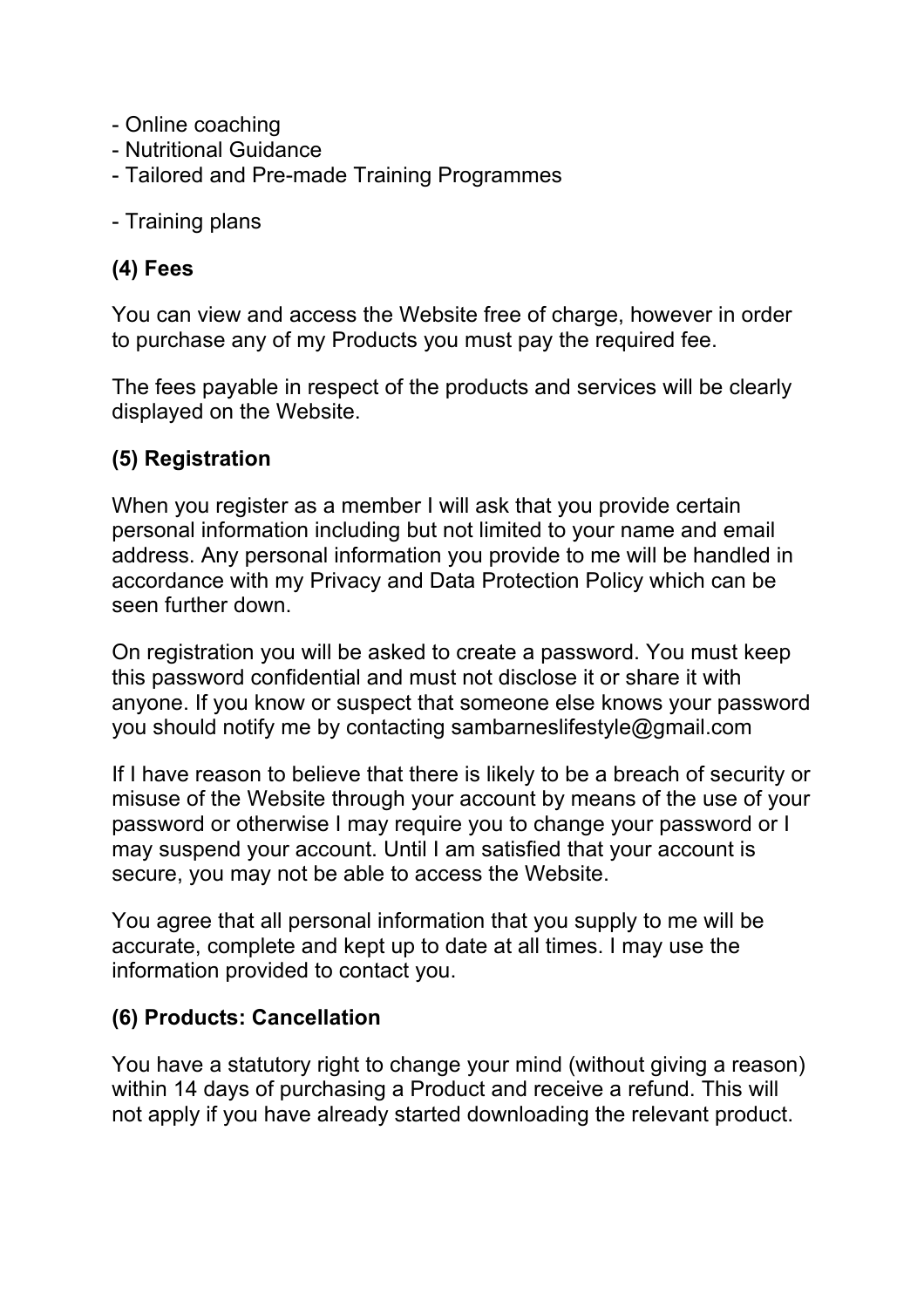# **(7) Refunds**

If you request a refund and a plan has already been sent to you, your refund will be denied.

## **(8) Content**

Every plan has been created and worked on by me. You are not permitted to share or sell any plans that I send you.

### **(9) Viruses, hacking and other offences**

You agree not to upload any files or post, distribute publish any files on the Website that contain viruses, corrupted files, or malicious code or any other similar software or programs that may damage the operation of another's computer.

You must not misuse the Website by knowingly introducing viruses, trojans, worms, logic bombs or other material which is malicious or technologically harmful. You must not attempt to gain unauthorised access the Website, the server on which the Website is stored or any server, computer or database connected to the Website. You must not attack the Website via a denial-of-service attack or a distributed denial-of service attack.

I will not be liable for any loss or damage caused by viruses, a distributed denial-of-service attack or other technologically harmful material that may infect your computer equipment, computer programs, data or other proprietary material due to your use of the Website or to your downloading of any material posted on it, or on any website linked to it.

### **(10) Availability**

Although I aim to offer you the best service possible, I make no promise that the Website will meet your requirements. I cannot guarantee that the Website will be fault-free. If a fault occurs with the website you should report it to sambarneslifestyle@gmail.com and I will attempt to correct the fault as soon as I reasonably can.

Your access to the Website may be occasionally restricted or interrupted to allow for repairs, maintenance or the introduction of new facilities or services or because I am unable to offer the Website for reasons beyond my control (such as a denial of service attack). In this event I will attempt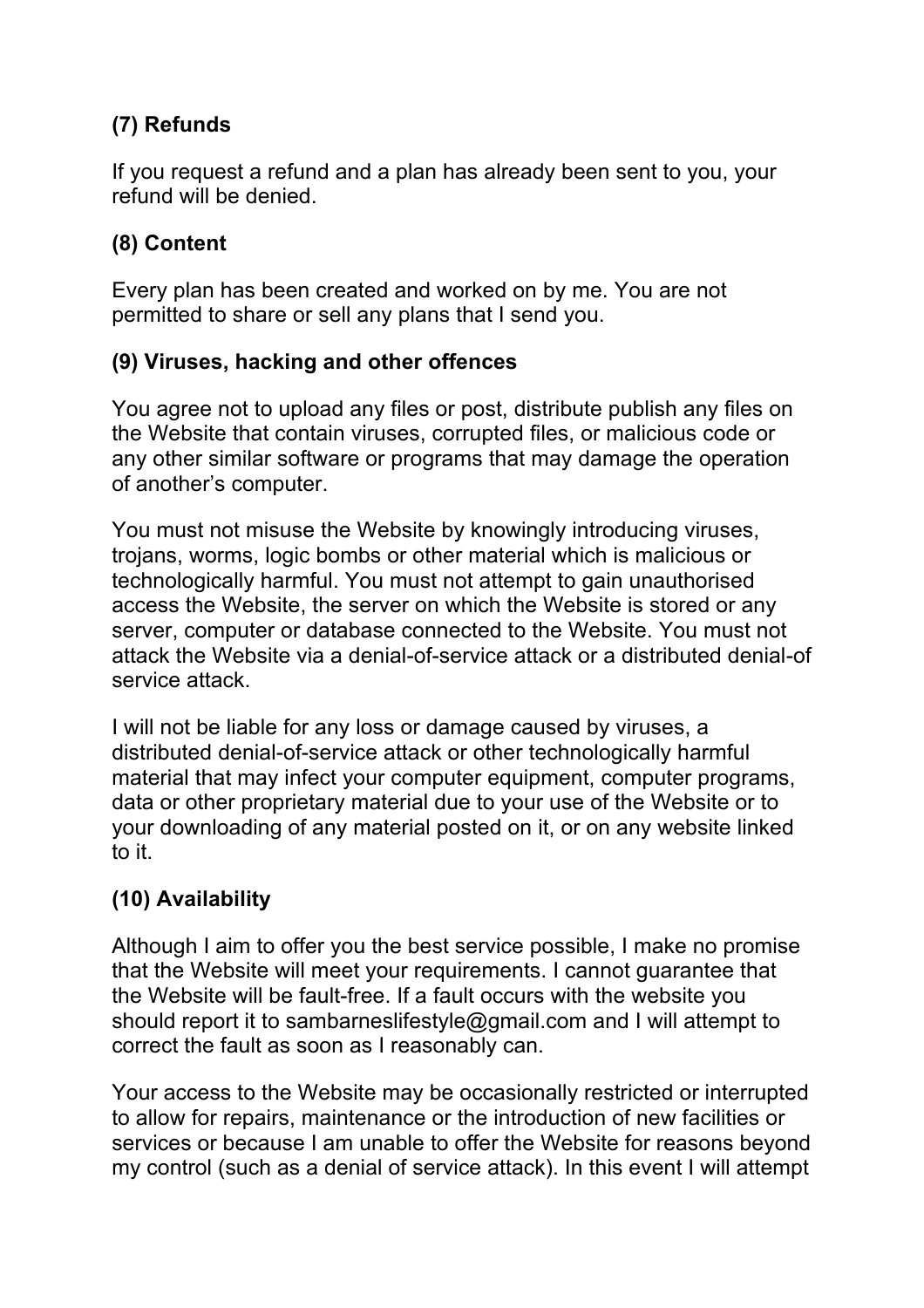to restore the service as soon as I reasonably can. Any such restrictions or interruptions shall not constitute a breach by us of these terms.

## **(11) My Liability**

Nothing in the agreement excludes my liability arising as a result of my negligence for:

Death or personal injury; Fraud or fraudulent misrepresentation.

Sam Barnes is not engaged in rendering medical advice, nor does he hold himself as qualified to do so.

I strongly recommend that you seek professional medical advice before embarking on any diet or exercise program.

Any exercise program, even in healthy individuals, carries risk. You have a responsibility to exercise your own personal judgment, as well as any other considerations, before acting on any of the content provided by me.

Where I provide you with a tailored plan, the information contained therein should not be regarded as or relied upon as being a comprehensive health or exercise programme. Accordingly any actions that you take in relation to a tailored plan personal plan should not be pursued regardless or to the exclusion of other information, opinions or judgments that are available to you.

Any tailored plan will have been prepared on the basis of information provided by you. You are responsible for the accuracy of any information that you provide to me. You are responsible for informing me of any health issues or medical conditions when asking me to prepare a Personal Plan.

Before taking any action in relation to a Personal Plan, you must take into account any other factors apart from the Personal Plan of which you are or ought to be aware.

*For example, I always recommend that you seek professional medical advice before embarking on any exercise programme. Your decisions to engage in any exercise programme should take into account any medical or other professional advice that it available to you as well as*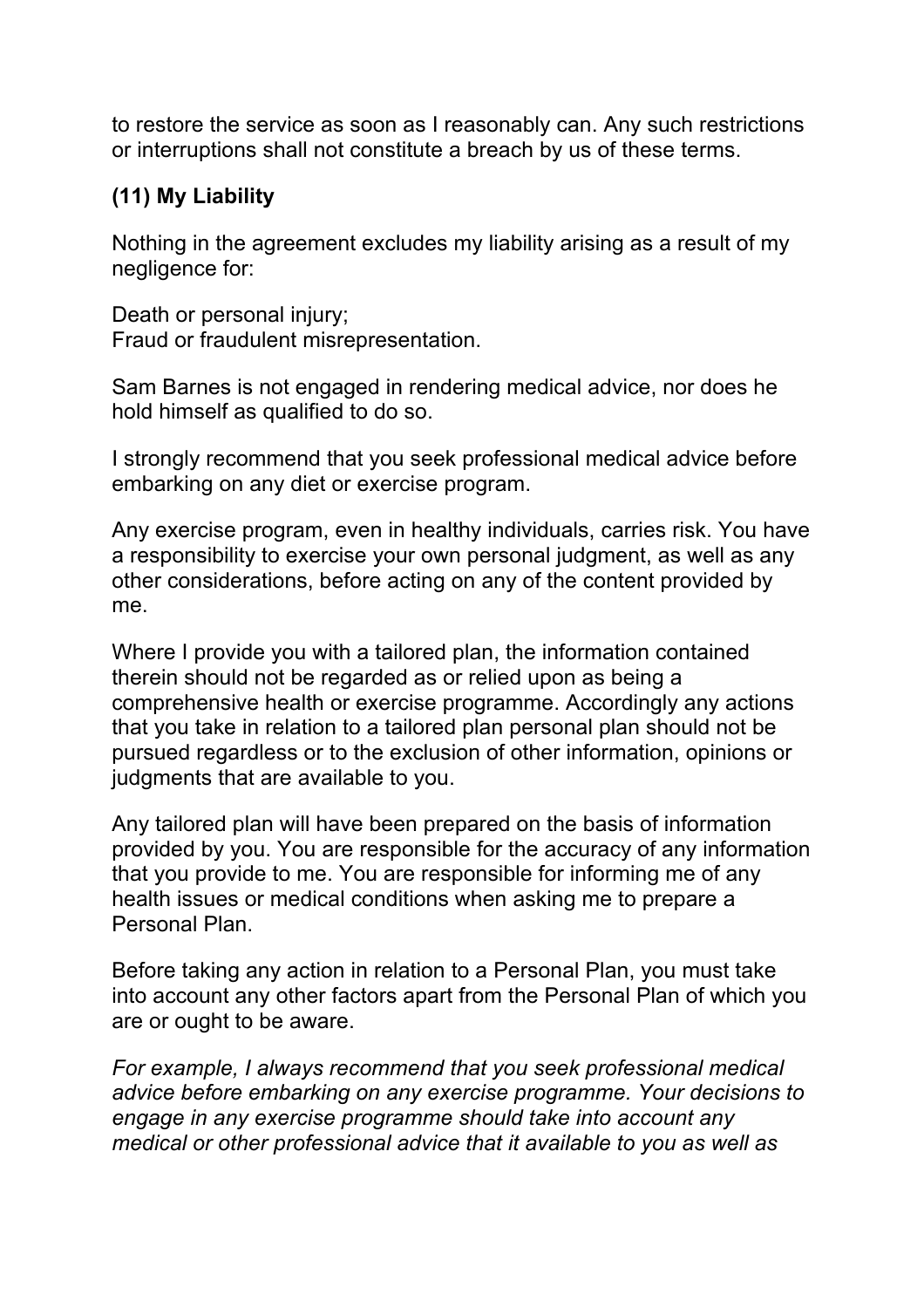*using your own personal judgment as to what activity is safe for you to engage in.* 

The information set out in any tailored plan may relate to certain contexts and may not be suitable in other contexts. It is your responsibility to ensure that you do not use the information I provide in the wrong context.

*For example, where a program was tailored for a woman who was not pregnant, this would not be appropriate for her to use after becoming pregnant.* 

You are responsible for informing me of any health issues and preexisting medical conditions when you ask me to prepare a Personal Plan.

Any information that I provide that does not form part of a tailored plan, whether obtained through my website, YouTube videos, social media (such as Facebook, Instagram or Twitter) or otherwise, is provided for the purposes of general information only.

I am unable to sell a Online Coaching and a Nutritional Guidance Plan to anybody under the age of 18.

If you purchase Online Coaching or a Nutritional Guidance Plan and you are under the age of 18, you will be refunded, and no plan will be sent to you.

By purchasing a Custom Training Programme, Bulking With Barnes or a Beginner Home Workout Programme, you are confirming you are aged 14 or over. If a Custom Training Programme, Bulking With Barnes or a Beginner Home Workout Programme is bought for someone under the age of 18, a parent or guardian will need to give permission before any plans are sent out.

### **(12) Expected Results**

While I believe that for most people, following my programs and methods will lead to desired results, all exercise programs depend on the individual. Result will be affected by the effort and commitment of the individual.

All reviews on my website or in my content are real people who have followed the plans provided by me. For the avoidance of any doubt,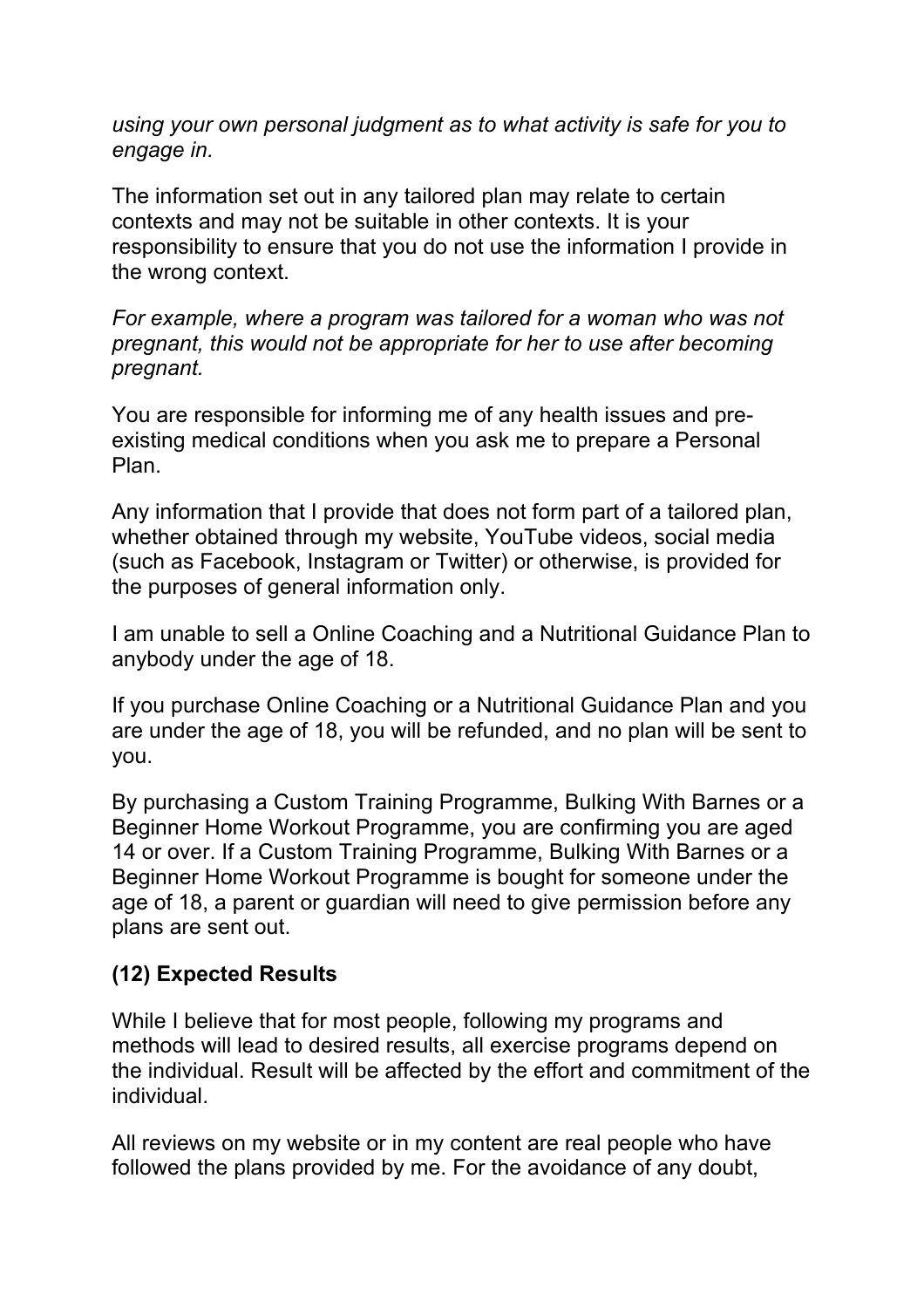however, they are not indicative of the results that you are likely to achieve, rather they are included as examples of the results that particular individual has achieved.

# **(13) Intellectual Property**

This Website or any portion of this Website may not be reproduced, duplicated, copied, sold, resold, visited, or otherwise exploited for any commercial purpose without my express written consent. You may not systematically extract and/or re-utilise parts of the contents of the Website without my express written consent. In particular, you may not utilise any data mining, robots, or similar data gathering and extraction tools to extract (whether once or many times) for re-utilisation of any substantial parts of the Website without my express written consent.

## **(14) International Use**

You shall comply with all foreign and local laws and regulations which apply to your use of my Website in whatever country you are

physically located, including without limitation, consumer law, export control laws and regulations.

## **(15) General**

If you breach these Terms of Use and I decide to take no action or neglect to do so, then I will still be entitled to take action and enforce my rights and remedies for any other breach.

I will not be responsible for any breach of these Terms of Use caused by circumstances beyond my reasonable control.

I may make changes to the format of the Website at any time without notice.

**If you do not agree to these terms and conditions, do not use my website or purchase anything from my website.** 

**By using this website or buying anything from this website, you are agreeing to these terms and conditions.** 

**www.sambarneslifestyle.co.uk Website Privacy Policy** 

**Please read this privacy policy carefully as they affect your rights.**